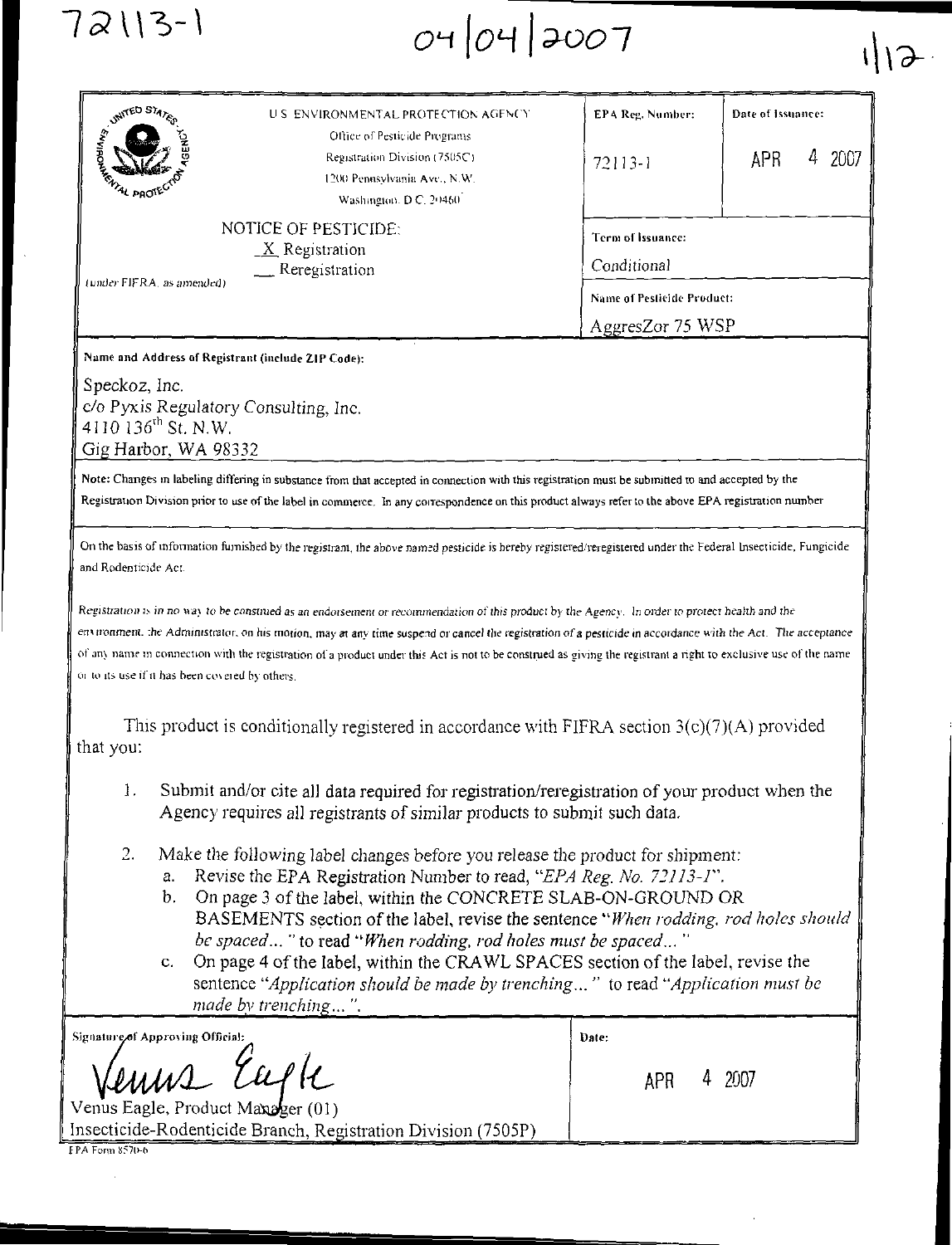Page 2 EPA Reg. No. 72113-1

- d. On page 9 of the label, delete the phrase "APPLICATION IN CONJUNCTION WITH *BORATES OR B.4ITlNG SYSTEMS'.*
- e. Within the CONDITIONS section of the label, replace the sentence "*The directions for use of this product are believed to be adequate and should be followed...* "with "The *directions for use of product are believed to be adequate and must be followed...".*
- f. Within the DISCLAIMER OF WARRANTIES section of the label. replace the sentence *"SPECKOZ INC MAKES NO OTHER IIARRA.\'TJES ...* "with *"TO THE EXTENT ALLOWED WITH APPLICABLE LA* W. *SPECKOZ INC. MAKES NO OTHER WARRANTIES ...* ".
- g. Within the LIMITATIONS OF LIABILITY section of the label, replace the sentence *"THE EXCLUSIVE REMEDY OF THE USER ... "* with *"TO THE EXTENT ALLOWED WITH APPLICABLT LAW, THE EXCLUSIVE REMEDY OF THE USER ...* ".
- 3. The data requirements for storage stability (830-6317) and corrosion characteristics (830- 6320) have not been satisfied, and must be submitted within eighteen months of the date of this letter.
- 4. Submit one copy of the revised final printed label for the record before you release the product for shipment.

If these conditions are not complied with. the registration will be subject to cancellation in accordance with FIFRA section 6(e). Your release for shipment of the product constitutes acceptance of these conditions.

A stamped copy of the label is enclosed for your records.

Venus Eagle Product Manager (01) Insecticide-Rodenticide Branch Registration Division (7505P)

Enclosure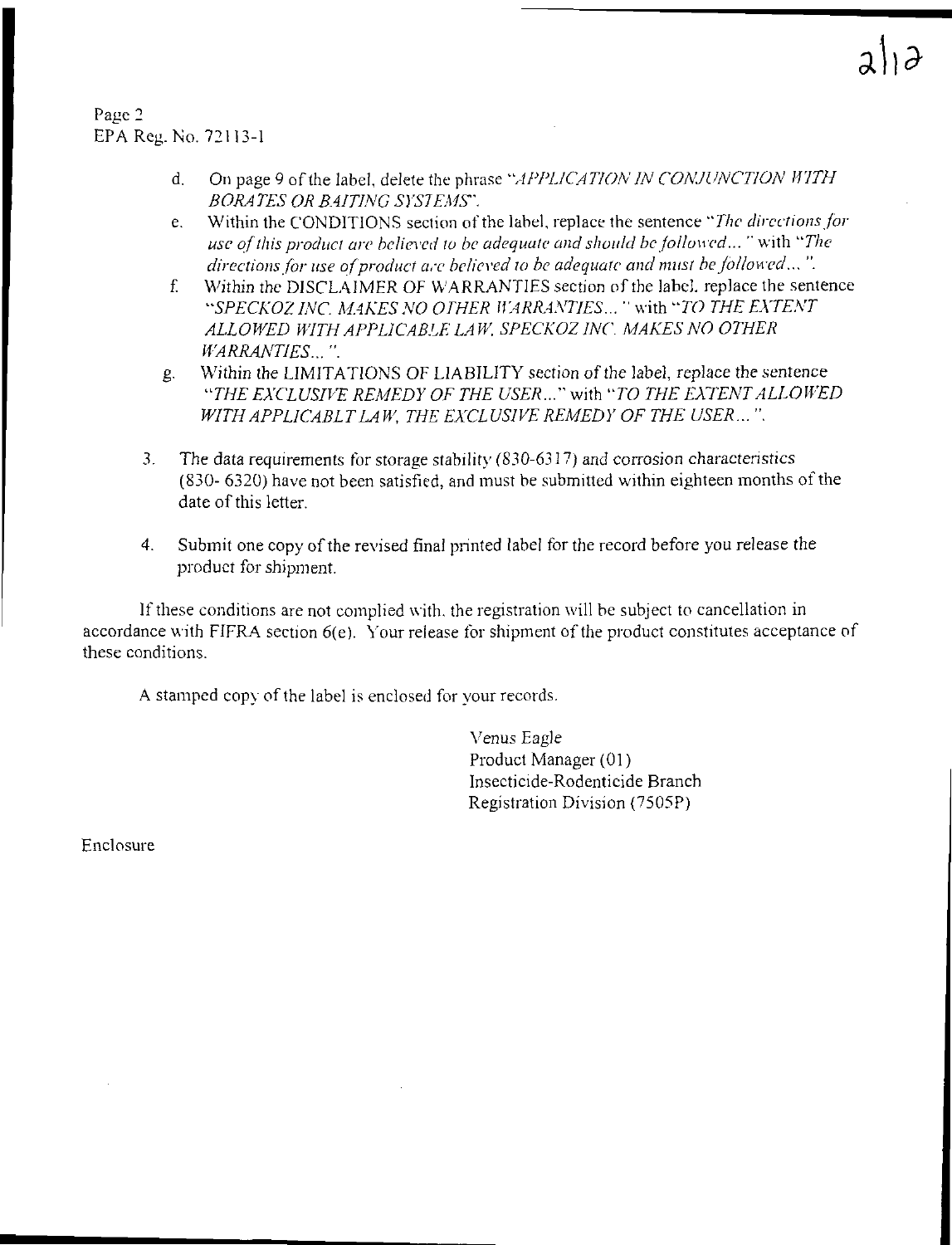For use by individuals/firms licensed or registered by the state to apply termiticide products. States may have more restrictive requirements regarding qualifications of persons using this product. Consult the structural pest control regulatory agency of your state prior to use of this product.

For prevention or control of subterranean termites, drywood termites, dampwood termites, carpenter ants, and other wood-infesting insects.

#### **ACTIVE INGREDIENT:**

Do Not Remove Packets From Container Except For Immediate Use.

Keep water soluble packets in this container and store in a cool dry place but not below freezing (32°F).

# Stop - Read the label before use.

# **KEEP OUT OF REACH OF CHILDREN CAUTION**

PARA EL USUARIO: Si usted no lee o entiende inglés, no use este producto hasta que le hayan explicado completamente las instrucciones que figuran en la etiqueta.

(TO THE USER: If you cannot read or understand English, do not use this product until the label has been fully explained to you.)

| <b>FIRST AID</b>         |                                                                                                           |  |  |  |  |  |
|--------------------------|-----------------------------------------------------------------------------------------------------------|--|--|--|--|--|
| If swallowed:            | Call a poison control center or doctor immediately for treatment advice.                                  |  |  |  |  |  |
|                          | Have person sip a glass of water if able to swallow.<br>۰                                                 |  |  |  |  |  |
|                          | Do not induce vomiting unless told to do so by the poison control center or doctor.<br>٠                  |  |  |  |  |  |
|                          | Do not give anything by mouth to an unconscious person.<br>٠                                              |  |  |  |  |  |
| If on skin or            | Take off contaminated clothing.<br>٠                                                                      |  |  |  |  |  |
| clothing:                | Rinse skin immediately with plenty of water for 15-20 minutes.<br>٠                                       |  |  |  |  |  |
|                          | Call a poison control center or doctor for treatment advice.<br>٠                                         |  |  |  |  |  |
| If in eyes:              | Hold eye open and rinse slowly and gently with water for 15-20 minutes.<br>٠                              |  |  |  |  |  |
|                          | Remove contact lenses, if present, after the first 5 minutes, then continue rinsing<br>٠                  |  |  |  |  |  |
|                          | eye.                                                                                                      |  |  |  |  |  |
|                          | Call a poison control center or doctor for treatment advice.                                              |  |  |  |  |  |
| <b>HOT LINE NUMBER</b>   |                                                                                                           |  |  |  |  |  |
|                          | Have the product container or label with you when calling a poison control center or doctor, or going for |  |  |  |  |  |
|                          | treatment. You may also contact 1/800-222-1222 for emergency medical treatment information.               |  |  |  |  |  |
| <b>NOTE TO PHYSICIAN</b> |                                                                                                           |  |  |  |  |  |
|                          | No specific antidote is available. Treat the patient symptomatically.                                     |  |  |  |  |  |

## EPA Reg. No. 72113-

**Manufactured by:** Speckoz Inc. 100 North Point Center East, Suite 330 Alpharetta, GA 30022

ACCEFTED with COMMENTS In EFA Lotter Dated:

APR 4 2007 ∄ ∽∽oricide, The fact th  $5.62$ r volalda na matu Leg. No.

Net Weight:

**EPA Est. No.**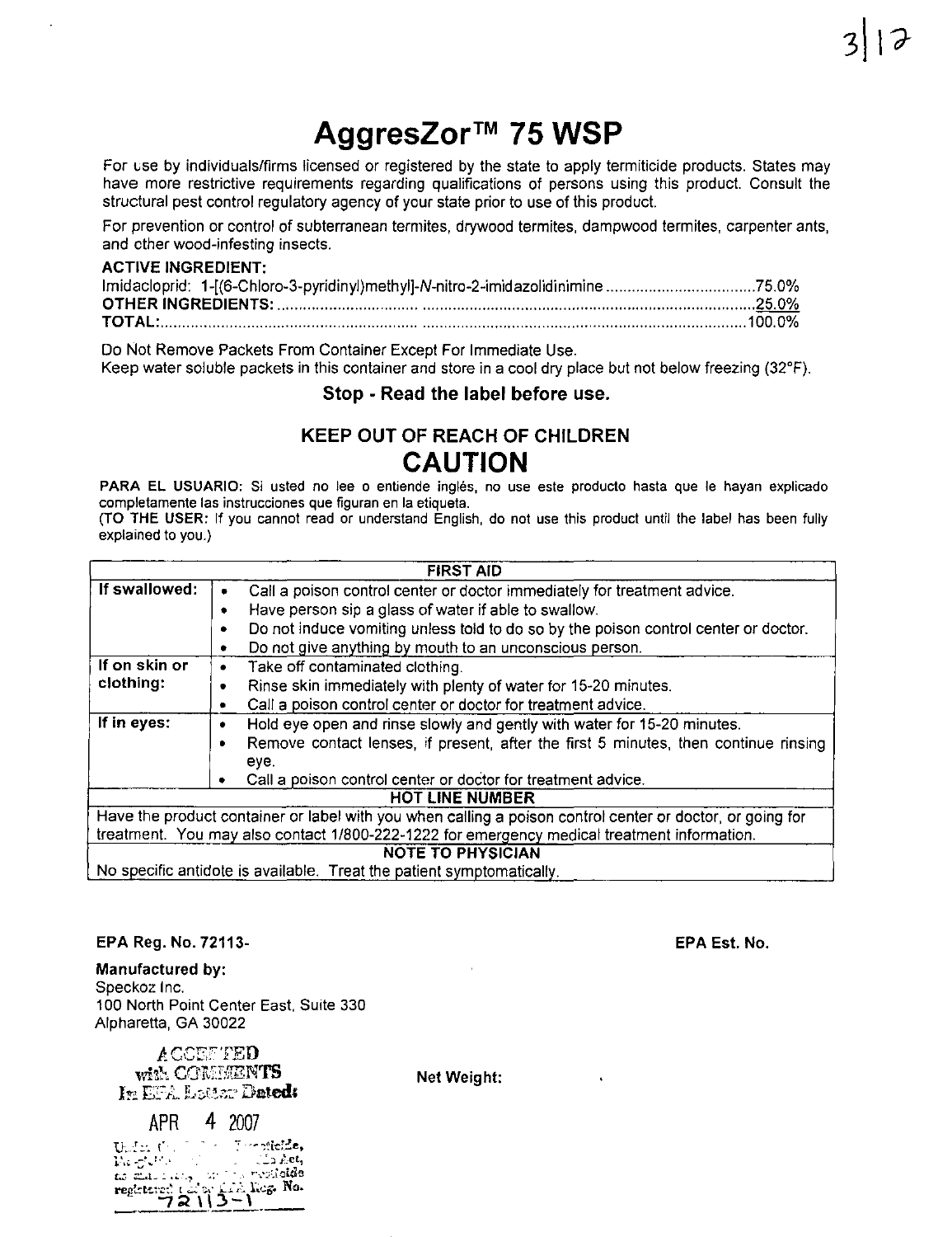## PRECAUTIONARY STATEMENTS HAZARDS TO HUMANS AND DOMESTIC ANIMALS CAUTION

Harmful if swallowed, inhaled, or absorbed through skin. Causes eye irritation. Avoid contact with skin, eyes, or clothing. Avoid breathing dust or vapor. Wash thoroughly with soap and water after handling.

Remove contaminated clothing and wash before reuse. Keep children or pets away from treated area until dry.

When treating adjacent to an existing structure, the applicator must check the area to be treated, and immediately adjacent areas of the structure, for visible and accessible cracks and holes to prevent any leaks or significant exposures to persons occupying the structure. People present or residing in the structure during application must be advised to remove their pets and themselves from the structure if they see any signs of leakage. After application, the applicator is required to check for leaks. All leaks resulting in the deposition of termiticide in locations other than those prescribed on this label must be cleaned up prior to leaving the application site. Do not allow people or pets to contact contaminated areas or to reoccupy contaminated areas of the structure until the cleanup is completed.

## PERSONAL PROTECTIVE EQUIPMENT

Pesticide handlers (mixers, loaders, and applicators) must wear long-sleeved shirt and long pants, socks, shoes, and water-proof gloves. After the product is diluted in accordance with label directions for use, shirt, pants, socks, shoes and water-proof gloves are sufficient. In addition: all pesticide handlers must wear protective eyewear when working in a non-ventilated space or when applying termiticide by rodding or sub-slab injection.

#### ENVIRONMENTAL HAZARDS

This product is highly toxic to aquatic invertebrates. Do not apply directly to water, to areas where surface water is present or to intertidal areas below the mean high water mark. Do not contaminate water when disposing of equipment washwaters. Apply this product only as specified on this label. Extreme care must be taken to avoid runoff. Apply only to soil or other fill substrate that will accept the solution at the specified rate. Do not treat soil that is water-saturated or frozen, or in any conditions where run-off or movement from the treatment area (site) is likely to occur.

## DIRECTIONS FOR USE

It is a violation of Federal law to use this product in a manner inconsistent with its labeling.

Structures that contain wells or cistems within the foundation of the structure can only be treated using the treated backfill method described in the' treatment around wells and cisterns section of this label. Consult state and local specifications for recommended distances of wells from treated area, or if such regulations do not exist, refer to Federal Housing Administration Specifications (H.U.D.) for guidance.

| MIXING TABLE FOR SPECKOZ AggresZor 75 WSP |                                                          |                         |  |
|-------------------------------------------|----------------------------------------------------------|-------------------------|--|
| <b>GALLONS OF FINISHED</b>                | <b>NUMBER OF SPECKOZ AggresZor 75 WSP PACKETS NEEDED</b> |                         |  |
| <b>SOLUTION DESIRED</b>                   | <b>0.05% CONCENTRATE</b>                                 | <b>0.1% CONCENTRATE</b> |  |
|                                           |                                                          |                         |  |
|                                           |                                                          |                         |  |
| .co                                       |                                                          |                         |  |

Do not formulate this product Into other end-use products.

MIXING: Refer to Mixing Table for proper amount of Speckoz AggresZor 75 WSP to be used.

Within each foil envelope are clear inner packets containing Speckoz AggresZor 75 WSP. The clear inner packet is water soluble.

Do not allow packets to become wet prior to adding to the spray tank. Do not handle the clear inner packets with wet hands or wet gloves. Rough handling may cause breakage. Reseal foil envelope to protect remaining packets.

To prepare the spray mixture, open the foil envelope and drop the required number of unopened clear water soluble packets into the spray tank while filling with water to the desired level. Operate the agitator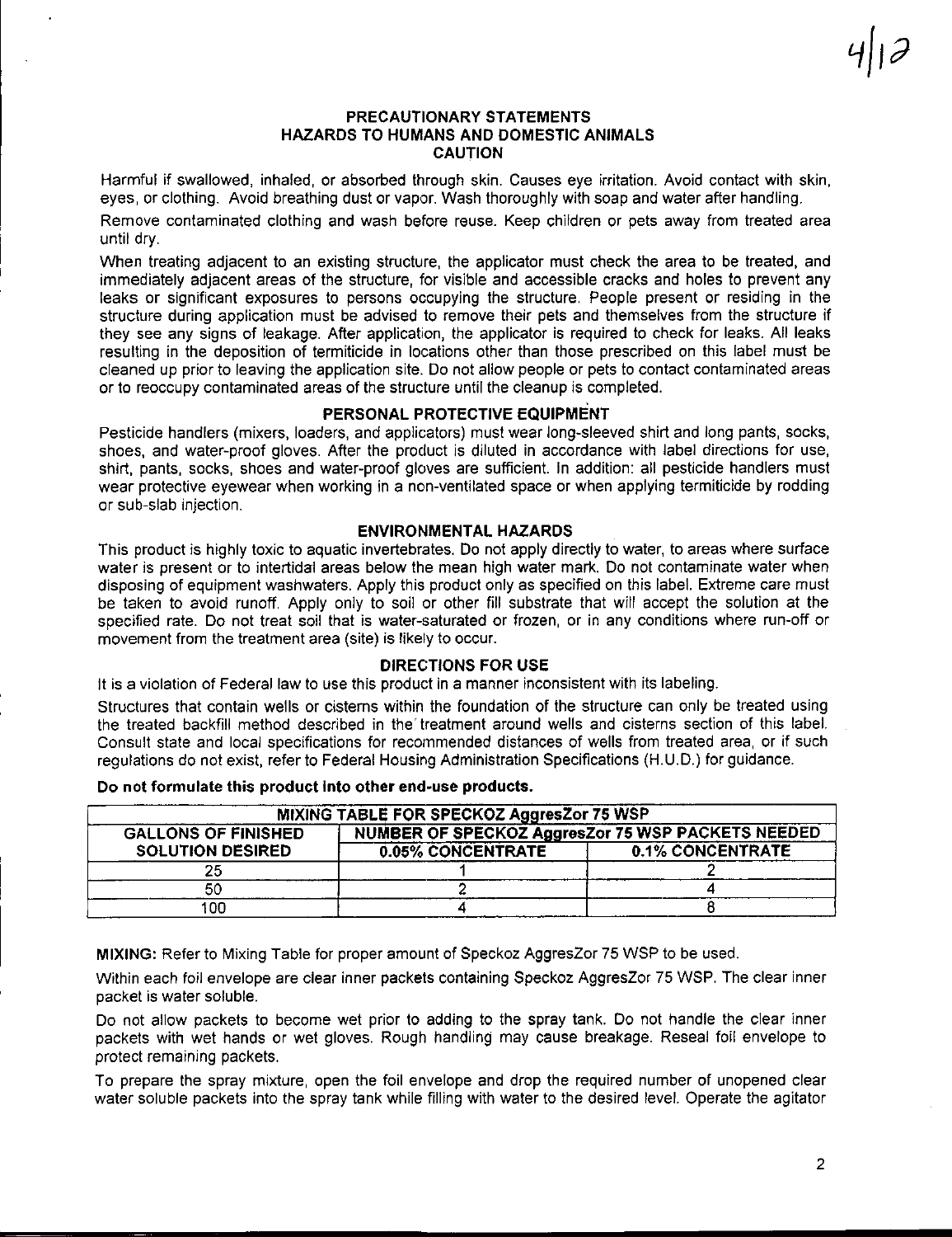while mixing. Depending on the water temperature and the degree of agitation, the packets should be completely dissolved within a few minutes from the time they are added to the water. Cooler water temperatures increase the time needed for the inner packet to dissolve completely.

**Note:** Speckoz AggresZor 75 WSP packets should not be used with products or in a tank that may contain boron or release free chlorine. The resultant reaction of PVA and boron or free chlorine is a plastic which is not soluble in water or solvents such as diesel oils, kerosene, gasoline or alcohol. Use of chlorinated water is acceptable.

#### **APPLICATION VOLUME**

It is recommended that application volumes described in the Speckoz AggresZor 75 WSP "DIRECTIONS" FOR USE" be used whenever possible. However, where soil conditions will not accept application of 4 gallons of Speckoz AggresZor 75 WSP pe- 10 linear feet, twice the Speckoz AggresZor 75 WSP concentration may be applied in 2 gallons of solution per 10 linear feet. For example, if 0.05% is the correct use rate to be applied in 4 gallons of water, then 2 gallons of 0.1% dilution may be used per 10 linear feet to deliver an equivalent amount of Speckoz AggresZor 75 WSP per unit of soil.

## **CONTROL-GENERAL**

Treatment standards for subterranean termite control may vary due to regulations, treatment procedures, soil types, construction practices and other factors. The purpose of chemical soil treatment for termite control is to establish a continuous chemical treated zone (horizontal and/or vertical as needed) between the wood and other cellulose material in the structure and the termite colonies in the soil. Follow all federai, state, and local regulations and treatment standards for protection of a structure from termites. In some instances where an aerial or above ground colony is established, supplemental treatments to control the termites, landscape modifications, and/or structural repairs may be needed to deprive termites of a moisture source. Use a 0.05% to 0.1 % dilution based on local recommendations. Generally a 0.05% dilution is used for typical control situations. Where severe or persistent infestations occur, a 0.1 % dilution may be used.

#### **PRE-CONSTRUCTION TREATMENT**

Do not apply at a lower dosage and/or concentration than specified on this label for application prior to installation of the finished grade.

Prior to each application, applicators must notify the general contractor, construction superintendent, or similar responsible party, of the intended termiticide application and intended sites of application and instruct the responsible person to notify construction workers and other individuals to leave the area to be treated during application and until the termiticide is absorbed into the soil.

**CONCRETE SLAB-ON-GROUND OR BASEMENTS:** Apply an overall treatment to the entire surface of soil or other substrate to be covered by the slab including areas to be under carports, porches, basement floor and entrance platforms. Apply at the rate of 1 gallon of solution to accurately and uniformly cover 10 square feet If fill under slab is gravel or other coarse aggregate, apply at the rate of 1.5 gallons or sufficient volume of solution, to accurately and uniformly cover 10 square feet. In addition, apply 4 gallons of solution (see APPLICATION VOLUME) per 10 linear feet to provide a uniform treated zone in soil at critical areas such as along the inside of foundation walls, and around plumbing, bath traps, utility services, and other features that will penetrate the slab.

After completion of grading, make an application by trenching or trenching and rodding around the slab or foundation perimeter. Rodding may be done from the bottom of a shallow trench. When rodding, rod holes should be spaced in a manner that will allow for a continuous chemical treated zone, not to exceed 12 inches, to be deposited along the treated area. Rod holes should not extend below the footing. Apply 4 gallons of solution (see APPLICATION VOLUME) per 10 linear feet, per foot of depth to provide a uniform treated zone. When trenching, the trench along the outside foundation should be about 6 inches in width and 6 inches in depth. Use a low pressure spray (not to exceed 25 PSI at the treatment tool when the valve is open) to treat soil which will be placed in the trench after rodding. Mix the spray solution with soil as it is being placed in the trench. When treating voids in hollow masonry units, use 2 gallons of solution per 10 linear feet of wall. Apply solution so it will reach the footing by injecting into the lower areas of the wall, just above the floor or footing.

When treating foundations deeper than 4 feet, apply the termiticide as the backfill is being replaced, or if the construction contractor fails to notify the applicator to permit this, treat the foundation to a minimum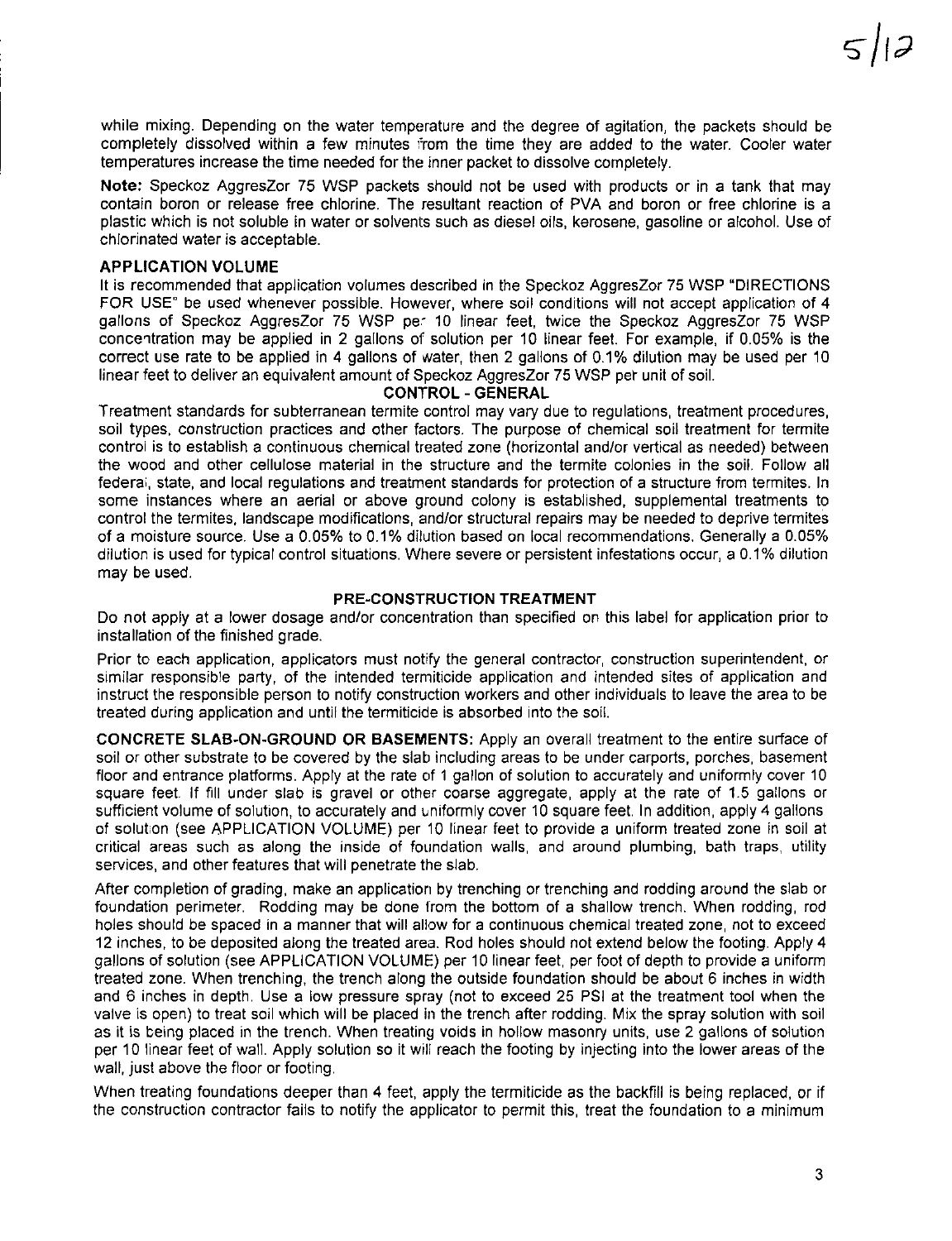depth of 4 feet after the backfill has been installed. The applicator must trench and rod into the trench or trench along the foundation walls and around pillars and other foundation elements, at the rate prescribed from grade to a minimum depth of 4 feet. When the top of the footing is exposed, the applicator must treat the soil adjacent to the footing to a depth not to exceed the bottom of the footing. However, in no case should a structure be treated below the footing.

Rodding in trench followed by flooding of trench and treatment of backfill may provide a better opportunity to achieve a continuous chemical treated zone than using soil rodding alone to establish a vertical termiticide treated zone.

**CRAWL SPACES:** Application should be made by trenching or trenching and rodding downward along the inside and outside of foundation walls, around piers, interior supports in contact with the soil, plumbing, and utility services. Apply 4 gallons of solution (see APPLICATION VOLUME) per 10 linear feet, per foot of depth to provide a uniform treated zone. Rodding may be done from the bottom of a shallow trench to top of the footing or a minimum of 4 feet. When rodding, rod holes should be spaced in a manner that will allow for a continuous chemical treated zone to be deposited along the treated area. Rod holes should not extend below the footing. When trenching, the trench should be about 6 inches wide and 6 inches deep. Use a low pressure spray to treat soil which will be placed in the trench, mixing the spray solution with soil as it is being placed in the trench.

**HOLLOW BLOCK FOUNDATIONS** OR VOIDS: Hollow block foundations or voids in masonry resting on the footing may be treated to provide a continuous chemical treated zone in the voids at the footing. Apply 2 gallons of solution per 10 linear feet to the lower part of the void so that it reaches the top of the footing or soil.

Treatment of voids in block or rubble foundation walls must be closely examined. Applicators must inspect areas of possible runoff as a precaution against application leakage in the treated areas. Some areas may not be treatable or may require mechanical alteration prior to treatment.

All leaks resulting in the deposition of termiticide in locations other than those prescribed on this label must be cleaned up prior to leaving the application site (refer to Precautionary Statements). Do not allow people or pets to contact or to reoccupy the contaminated areas of the structure until the clean up is completed.

## **POST-CONSTRUCTION TREATMENT**

**CONCRETE SLAB-ON-GROUND:** To apply a treatment under the slab, including attached porches, carports, entrance platforms, garages and similar slab structures, it may be necessary to drill through the slab or exterior foundation. Drill holes should be spaced in a manner that will allow for application of a continuous chemical treated zone. Treat all existing cracks and cold, construction or expansion joints. Also, treat around bath traps, plumbing and utility services which penetrate the slab. Apply 4 gallons of solution (see APPLICATION VOLUME) per 10 linear feet per foot of depth to provide a uniform treated zone. DO NOT MAKE TREATMENT UNTIL LOCATION OF HEAT OR AIR CONDITIONING DUCTS AND VENTS ARE KNOWN AND IDENTIFIED. USE EXTREME CAUTION TO AVOID CONTAMINATION OF DUCTS AND VENTS. Plug and fill all drilled holes in commonly occupied areas with a suitable sealant. Plugs must be of non-cellulose material or covered by an impervious, non-cellulose material.

An application should be made by trenching or trenching and rodding around the outside of the foundation wall. Apply 4 gallons of solution (see APPLICATION VOLUME) per 10 linear feet per foot of depth to provide a uniform treated zone. When trenching, the trench along the outside foundation should be about 6 inches wide and 6 inches deep. Use a low pressure spray to treat soil as it is being placed in the trench.

Rodding can be done from the bottom of a shallow trench. When rodding, rod holes should be spaced in a manner that will allow for a continuous chemical treated zone, not to exceed 12 inches, to be deposited along the treated area. Rod hole depth should not extend below the footing.

**BATH** TRAPS: Exposed soil or soil covered with tar or a similar type sealant beneath and around plumbing and/or drain pipe entry areas should be treated with 3 gallons of solution per square foot. An access door or inspection vent should be cut and installed, if not already present. After inspection and removal of any wood or cellulose debris, the soil can be treated by rodding or drenching the soil.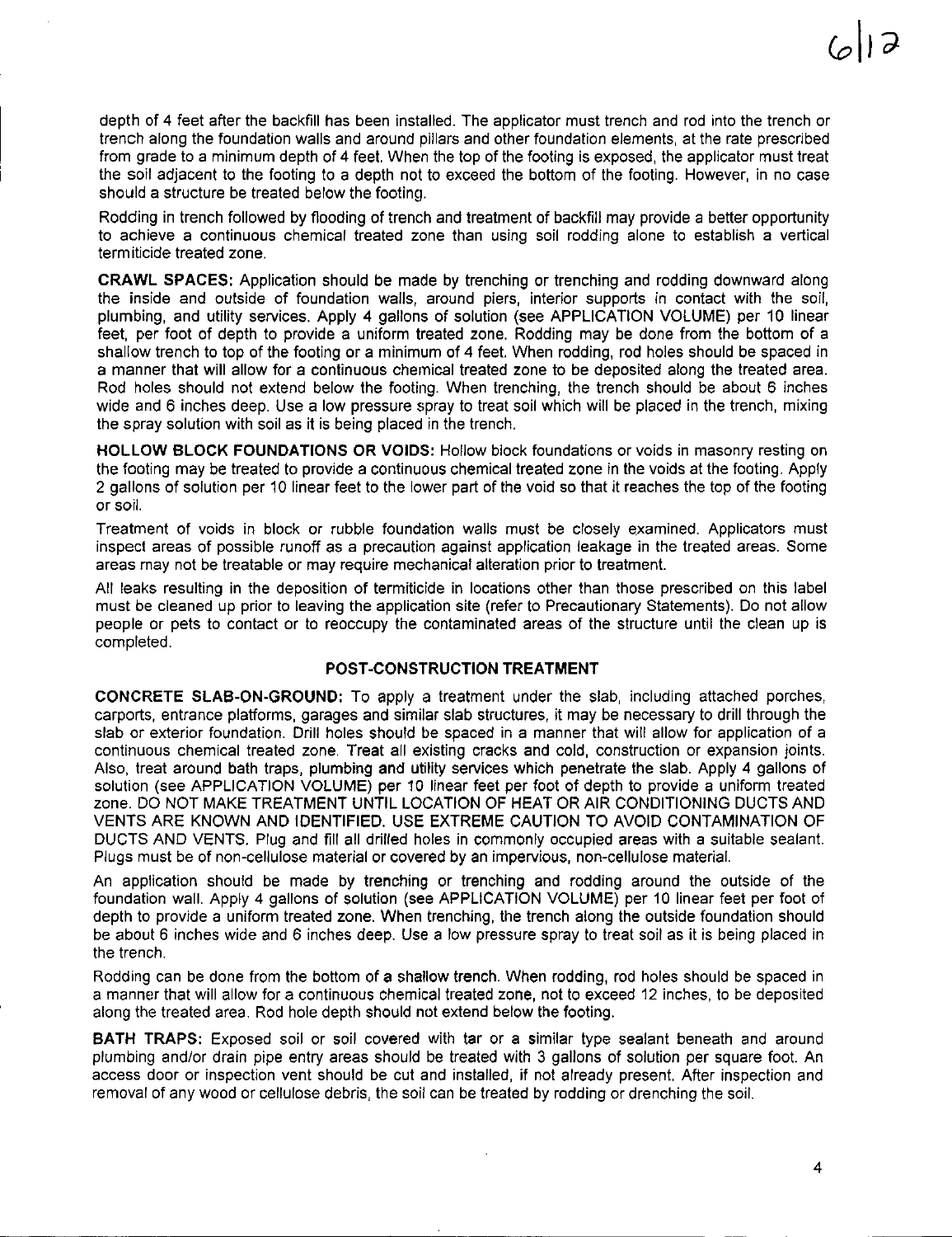**CRAWL SPACES:** When there is insufficient clearance between floor joists and ground surfaces to allow applicator access, excavate, if possible, and treat according to crawl spaces (refer to Pre-Construction Treatment). If unable to excavate, crawl space soil and wood treatment may be used to prevent surface access by termites. Apply 1 gallon of solution (see APPLICATION VOLUME) per 10 square feet to provide a uniform chemical treated zone. Use a very coarse spray at a pressure not exceeding 25 PSI at the treatment tool when the valve is open.

Where a crawl space cannot be reached with the application wand, use extension wands or other suitable equipment to apply a coarse spray on the soil, wood and structural members contacting the soil at the above rates. Do not apply to inaccessible crewl space areas using pressures greater than 25 PSI at the treatment tool when the valve is open.

Treatment may also be made by drilling through the foundation wall or through the fioor above and treating the soil perimeter at a rate of 1 gallon of solution per 10 square feet. Drill spacing must be at intervals not to exceed 16 inches. Many states have smaller intervals so check state regulations which may apply.

To prevent subterranean termites from constructing mudtubes between soil and crawl space wood members above, an overall soil treatment of this product may be applied. Remove all cellulose debris before application. Apply 1 gallon of solution (see APPLICATION VOLUME) per 10 square feet to provide a uniform chemical treated zone.

**SHALLOW FOUNDATIONS:** For shallow foundations, one foot or less in depth, dig a narrow trench approximately 6 inches wide and deep along the outside and inside of the foundation walls, being careful not to dig below the bottom of the footings. For foundations with exposed footings, dig a trench alongside the footing taking care not to undermine the footing. Apply 4 gallons of solution (see APPLICATION VOLUME) per 10 linear feet to the top of footer to provide a uniform treated zone. The dilution should be applied to the trench and mixed with the soil as it is placed in the trench.

**BASEMENTS - OUTSIDE PERIMETER:** Along the outside of the exterior walls, an application must be made by trenching or rodding within the trench. Rodding depth should be to the top of the footer, or to a minimum of 4 feet or according to state or local regulations. When rodding through a trench, dig a narrow trench about 6 inches wide and 6 inches deep. Apply 4 gallons of solution (see APPLICATION VOLUME) per 10 linear feet, per foot of depth to provide a uniform treated zone by rodding through the trench. Use a low pressure spray to treat soil which will be placed into the trench after rodding. Mix spray solution with the soil as it is being placed in the trench.

**BASEMENTS - INSIDE PERIMETER:** If necessary, treat by drilling along the perimeter of the interior walls. Applications also may be necessary around sewer pipes, fioor drains, conduits, expansion joints or any cracks or holes in the basement floor. Apply 4 gallons of solution (see APPLICATION VOLUME) per 10 linear feet to provide a uniform treated zone.

Drill holes should be spaced in a manner that will allow for application of a continuous chemical treated zone. Plug and fill all drill holes in commonly occupied areas of the building with a suitable sealant. Plugs must be of non-cellulose material or covered by an impervious, non-cellulose material.

**HOLLOW BLOCK FOUNDATION OR VOIDS:** Hollow block foundations or voids in masonry resting on the footing may be treated to provide a continuous chemical treated zone in the voids at the footing. Apply 2 gallons of solution per 10 linear feet to the lower part of the void so that it reaches the top of the footing or soil. Drill spacing must be at intervals not to exceed 16 inches. Many states have smaller intervals so check state regulations which may apply.

Treatment of voids in block or rubble foundation walls must be closely examined. Applicators must inspect areas of possible runoff as a precaution against application leakage in the treated areas. Some areas may not be treatable or may require mechanical alteration prior to treatment.

All leaks resulting in the deposition of termiticide in locations other than those prescribed on this label must be cleaned up prior to leaving the application site (refer to Precautionary Statements). Do not allow people or pets to contact or to reoccupy the contaminated areas of the structure until the clean up is completed.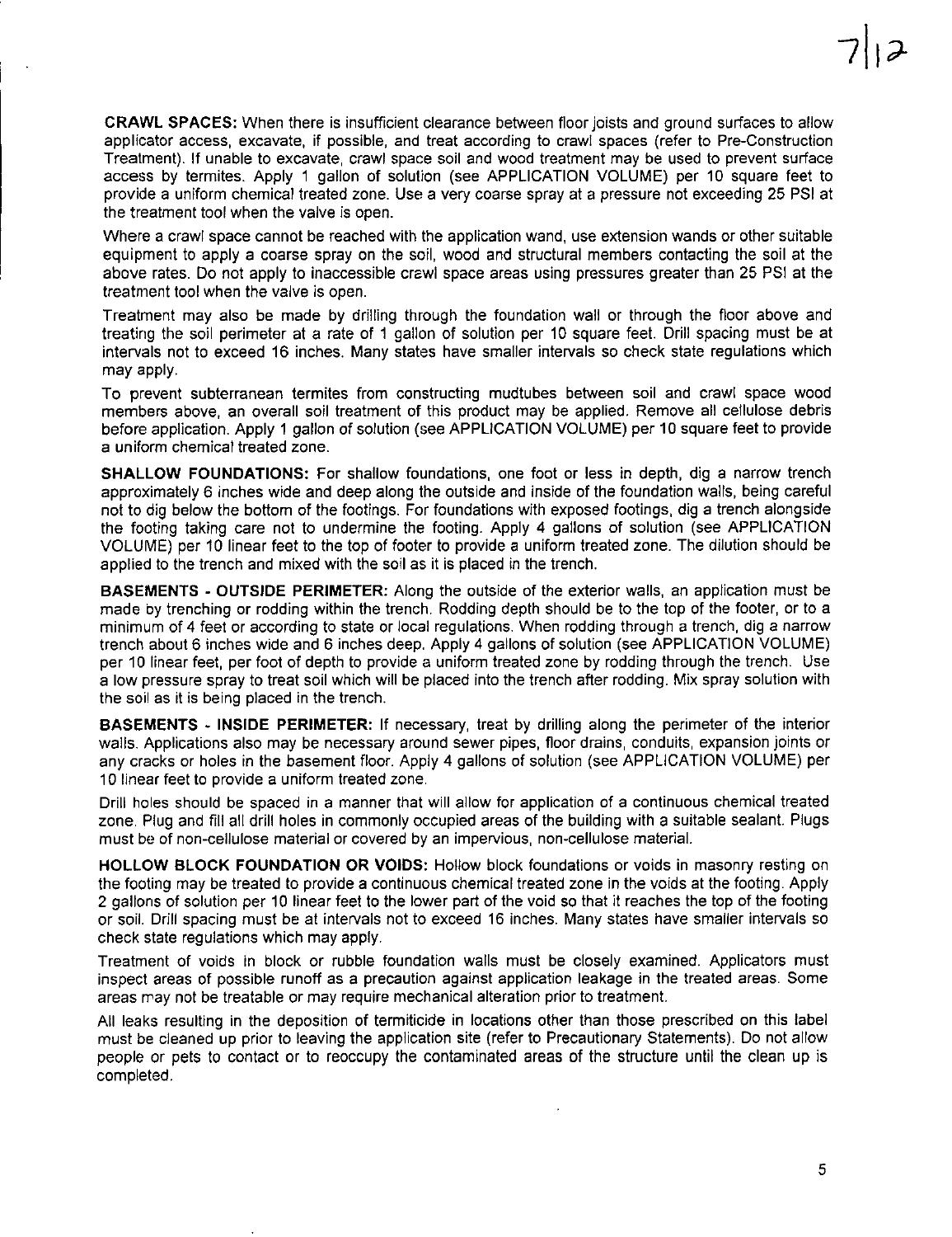PLENUMS: For plenum-type structures which use a sealed underfloor space to circulate heated and/or cooled air throughout the structure, apply the dilution at the rate of 4 gallons of solution (see APPLICATION VOLUME) per 10 linear feet, per foot of depth of soil to provide a uniform treated zone adjacent to both sides of foundation walls, supporting piers, plumbing and conduits. The soil should be treated by trenching to a depth of 6 inches or trenching and rodding (where conditions permit) or to the top of the footing. When conditions will not permit trenching or rodding, a surface application adjacent to interior foundation walls may be made, but the treated strip shall not exceed a width of 18 inches, horizontally, from the foundation walls, piers or pipes. The surface application will be made at a rate of 1.5 gallons of solution per 10 square feet as a very coarse spray under low pressure (not to exceed 25 PSI when measured at the treating tool when valve is on).

When treating plenums, turn off the air circulation system of the structure until application has been completed and all termiticide has been absorbed by the soil.

TREATMENT AROUND WELLS OR CISTERNS: Do not contaminate wells or cisterns.

Structures With Wells/Cisterns Inside Foundations: Structures that contain wells or cisterns within the foundation of a structure can only be treated using the following techniques:

1. Do not apply within 5 feet of any well or cistern by rodding and/or trenching or by the backfill method. Treat soil between 5 and 10 feet from the well or cistern by the backfill method only. Treatment of soil adjacent to water pipes within 3 feet of grade should only be done by the backfill method.

> a) Trench and remove soil to be treated onto heavy plastic sheeting or similar material or into a wheelbarrow.

> b) Treat the soil at the rate of 4 gallons of solution per 10 linear feet per foot of depth of the trench, or 1 gallon per 1.0 cubic feet of soil. Mix thoroughly into the soil taking care to contain the liquid and prevent runoff or spillage.

- c) After the treated soil has absorbed the solution, replace the soil into the trench.
- 2. Treat infested and/or damaged wood in place using an injection technique such as described in the "Control of Wood Infesting Pests" section of this label.

Structures With Adjacent Wells / Cisterns and/or Other Water Bodies: Applicators must inspect all structures with nearby water sources such as wells, cisterns, surface ponds, streams, and other bodies of water and evaluate, at a minimum, the treatment recommendations listed below prior to making an application.

- 1. Prior to treatment, if feasible, expose the water pipets) coming from the well to the structure, if the pipe(s) enter the structure within 3 feet of grade.
- 2. Prior to treatment applicators are advised to take precautions to limit the risk of applying the termiticide into subsurface drains that could empty into any bodies of water. These precautions include evaluating whether application of the termiticide to the top of the footer may result in contamination of the subsurface drain. Factors such as depth to the drain system and soil type and degree of compaction should be taken into account in determining the depth of treatment.
- 3. When appropriate (i.e., on the water side of the structure), the treated backfill technique (described above) can also be used to minimize off-site movement of termiticide.

#### FOAM APPLICATIONS

Construction practices, soil subsidence and other factors may create situations in which a continuous chemical treated zone cannot be achieved using conventional treatment alone. In situations where necessary, conventional application methods can be supplemented through use of foam generating equipment, or similar devices, to provide a continuous treated zone.

Foam aoplication may be made alone or in combination with conventional application methods, provided that the labeled amount of active ingredient per unit area is used.

Foam Application Use Directions: Mix solution of Speckoz AggresZor 75 WSP with manufacturer's recommended volume of foaming agent (see table for foaming recommendations). Apply a sufficient volume of Speckoz AggresZor 75 WSP foam alone or in combination with liquid solution to provide a continuous treated zone at the recommended rate for specific application sites. Use appropriate dispersion tips and application method for site.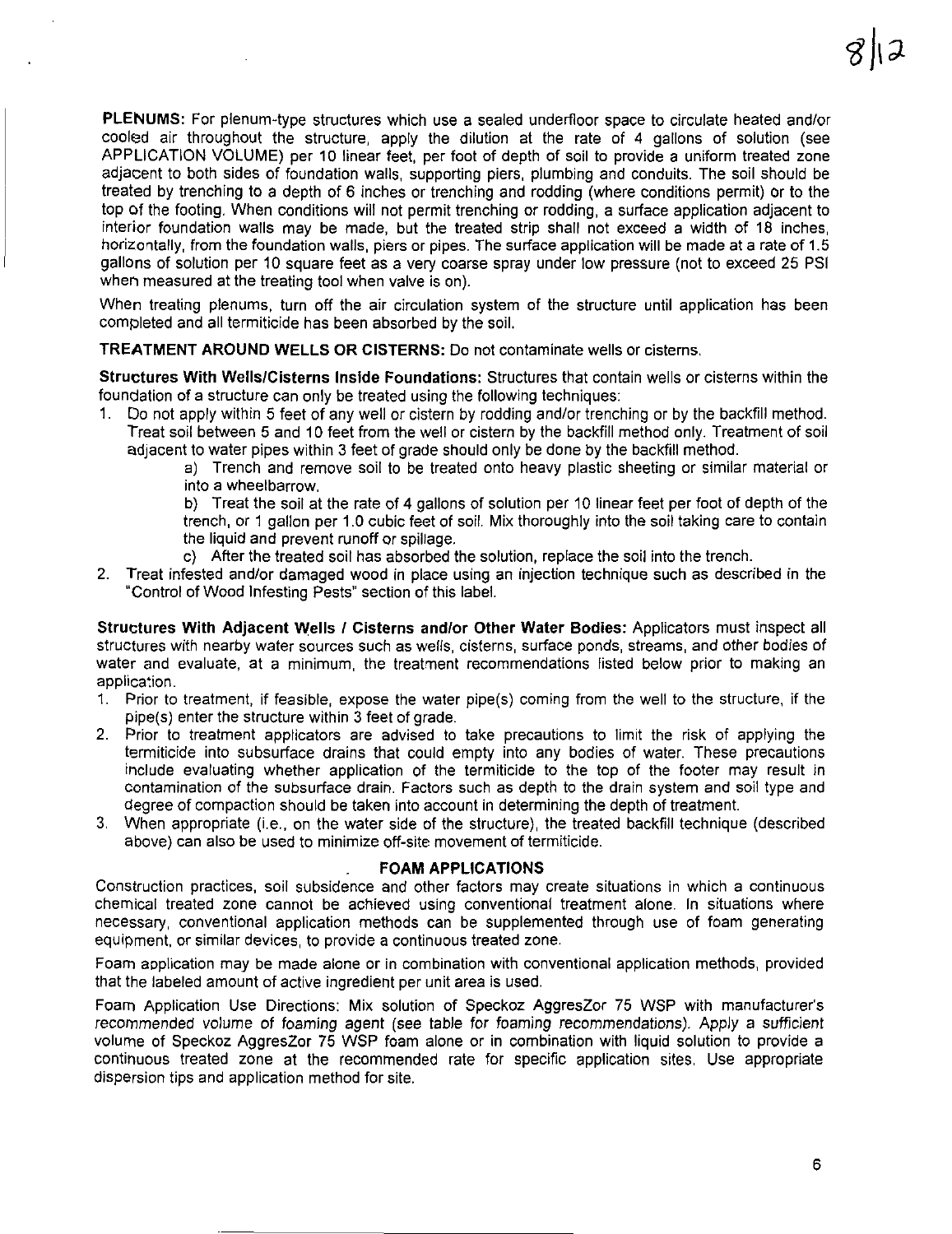| MIXING TABLE FOR Speckoz AggresZor 75 WSP FOAM |                   |                                  |                      |       |
|------------------------------------------------|-------------------|----------------------------------|----------------------|-------|
| Speckoz                                        | <b>GALLONS OF</b> | <b>FOAM</b>                      | <b>FINISHED FOAM</b> |       |
| AggresZor 75<br><b>WSP PACKETS*</b>            | <b>WATER</b>      | <b>EXPANSION</b><br><b>RATIO</b> | (gallons)            | (ai%) |
| One                                            |                   | 25:1                             | 25                   |       |
|                                                | 2.5               | 10:1                             |                      |       |
|                                                |                   | 5:1                              |                      | 0.05  |
| Two                                            |                   | 50:1                             | 50                   |       |
|                                                | 2.5               | 20:1                             |                      |       |
|                                                | 5                 | 10:1                             |                      |       |

\*Add the manufacturer's recommended quantity of foam agent to the Speckoz AggresZor 75 WSP solution.

Depending on the circumstances, foam applications may be used alone or in combination with liquid solution applications. Applications may be made behind veneers, piers, chimney bases, into rubble foundations, into block voids or structural voids, wall voids, under slabs, stoops, porches, or to the soil in crawls paces, and other similar voids.

Foam and liquid applications must be consistent with volume and active ingredient instructions in order to ensure proper application has been made. The volume and amount of active ingredient are essential to an effective treatment. At least 75% of the gallons of Speckoz AggresZor 75 WSP must be applied as a typical liquid treatment. The remaining 25% or less gallons is delivered to appropriate locations using a foam application.

NOTE: When foam is used solely to kill subterranean termites in above ground locations (such as feeding galleries in wooden framing, or in voids with framed walls), and whenever the target pest is other than subterranean termites (drywood termites, beetles, ants, etc.), dilute solutions of Speckoz AggresZor 75 WSP may be expanded by foaming without concentrating the Speckoz AggresZor 75 WSP solution as previously described for soil applications. Add the manufacturers' recommended volume of foaming agent to produce foam of the desired expansion ratio. Use application tips and methods suitable to the site and pest. '

# CONTROL OF WOOD INFESTING PESTS

For control of above ground termites and carpenter ants in localized areas, apply a 0.05 to 0.1% solution or sufficient volume of Speckoz AggresZor 75 WSP foam to voids and galleries in damaged wood, and in spaces between wooden structural members and between the sill plate and foundation where wood is vulnerable. Applications may be made to inaccessible areas by drilling, and then injecting the suspension or foam with a suitable directional injector into the damaged wood or wall voids. Termite carton nests in building voids may be injected with a 0.05 to 0.1% suspension or foam. Multiple injection points to varying depths may be necessary. It is desirable to physically remove carton nest material from building voids when such nests are found. Application to attics, crawl spaces, unfinished basements, or man-made voids may be made with a coarse fan spray of 0.05 to 0.1% solution or foam to control exposed worker and winged reproductive forms of termites or carpenter ants. This type of application is intended to be a supplemental treatment for control of above ground subterranean termites and carpenter ants.

It is recommended to remove or prune away any shrubbery, bushes, and tree branches touching the structure. Vegetation touching the structure may offer a route of entry for ants into the structure. This may allow ants to inhabit the structure without coming in contact with the treatment. If nests are found, direct treatment of Speckoz AggresZor 75 WSP can be made to these nests.

Use a 0.05% to 0.1% solution to control existing infestations of or to prevent infestation by termites or carpenter ants in trees, utility poles, fencing and decking materials, landscape timbers and similar nonstructural wood-to-soil contacts. If possible, locate the interior infested cavity and inject a 0.05 to 0.1% solution or sufficient volume of Speckoz AggresZor 75 WSP foam using an appropriate treatment tool with a splashback guard. These non-structural wood-to-soil contacts may also be treated by applying a solution to the soil as a spot application or continuous treated zone applied as a drench or by rodding around the base of the point(s) of soil contact(s). Rod holes should be placed approximately 3 inches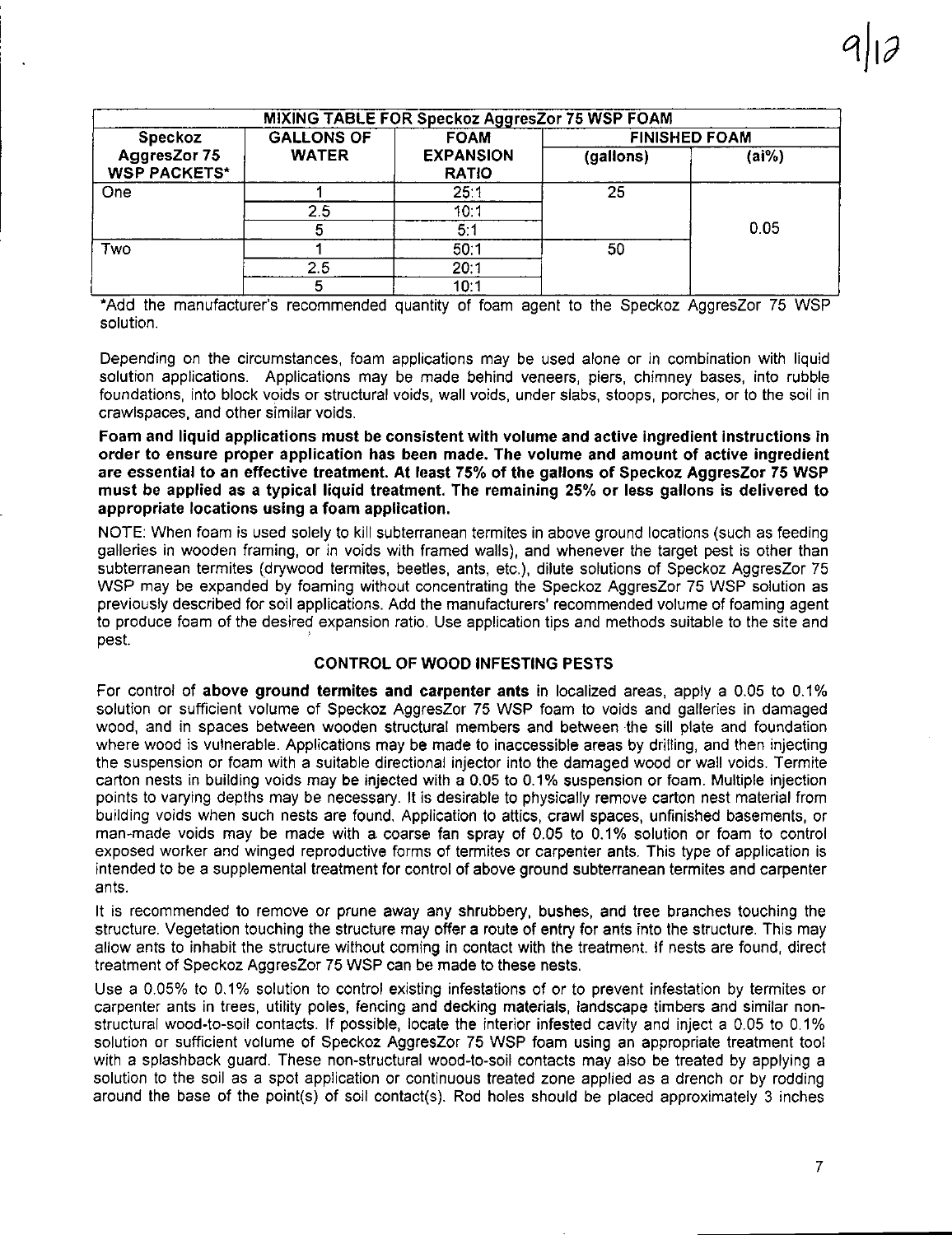away from the soil contact point(s) and spaced no more than 12 inches along the perimeter of the soil contact(s). For small poles or posts (< 6 inches in diameter), apply 1 gallon per foot of depth. For larger constructions, apply 4 gallons per 10 linear feet per foot of depth. Retreat as needed to maintain protection.

Termite carton nests in trees may be injected with a 0.05 to 0.1% solution or sufficient volume of foam using a pointed injection tool. Multiple injection points to varying depths may be necessary. Removal of carton material from trees is desirable but may not be necessary when foam application is used. In some instances, a perimeter application of a 0.05% to 0.1 % solution applied to soil around the root flare of the tree may be necessary to prevent reinfestation by termites in the soil. For small trees (< 6 inches in diameter), apply 1 gallon of solution. For larger trees, apply 4 gallons per 10 linear feet (measured as the circumference at the root flare).

For protection of **firewood or other wood** products stored in contact with soil from carpenter ants and termites, treat soil prior to stacking with a 0.05 to 0.1% solution at 1 gallon per 10 square feet to prevent infestation. Curative application to the soil around firewood or other wood products stored in contact with soil may be made as described for non-structural wood-to-soil contacts (above).

**Drywood termites and wood-infesting beetles or borers (such as, but not limited to, powder post** beetles, anobiid or deathwatch beetles, false powder post beetles, old house borers, wharf borers, or ambrosia or bark beetles). **Galleries and structure voids** can be treated with sprays, mists, or foams of a 0.05% to 0.1% Speckoz AggresZor 75 WSP solution. Locate galleries by using visual signs (frass or pellets. blistered wood, emergence or clean out holes), the presence of live insects, mechanical sounding techniques, or listening devices (e.g., stethoscopes, acoustic emission detectors). Penetrate the gallery system by drilling holes to receive the injector tip or treatment tool. Distribute drill holes to adequately cover the gallery system. [NOTE: Avoid drilling where electrical wiring, plumbing lines, etc. are located.] Apply Speckoz AggresZor 75 WSP solutions as a low pressure (about 20 psi) spray or by misting or, where appropriate, by foaming. It is not necessary to treat to the point where runoff is detected from adjacent holes. [NOTE: **Do** not apply where electrical shock hazards exist.] Drill holes should be sealed after treatment. Also, **wood surfaces** can be sprayed or misted with a 0.05% to 0.1 % solution or, where appropriate, use a sufficient volume of foam. For inaccessible surfaces, drill and treat the interior of structural voids. Surfaces treated may include exposed wooden surfaces in crawlspaces, basements, or attics, wooden exterior surfaces such as decks, fencing, or siding, structural voids, channels in damaged wood, in spaces between wooden members of a structure, and junctions between wood and foundations. Apply by brushing or as a coarse, low pressure (about 20 psi) spray to the wood surface; apply sufficient volume to cover the surface to the point of wetness, but avoid applying to the point of runoff. When spraying overhead in living areas, cover surfaces below the treated area with plastic sheeting or similar material. Avoid contact with treated surfaces until spray deposits have dried. Retreat as needed to maintain protection.

Localized treatment for **carpenter bees:** Apply a 0.05% to 0.1 % solution as a spray or mist, or sufficient volume of foam, directly into gallery entrance holes. Following treatment, entrance holes may be plugged with small pieces of steel wool or similar material.

## **RETREATMENT**

Retreatment for subterranean termites can only be performed if there is clear evidence of reinfestation or disruption of the treated zone due to construction, excavation, or landscaping and/or evidence of the breakdown of the termiticide treated zone in the soil. These vulnerable or reinfested areas may be retreated in accordance with application techniques described in this product's labeling. The timing and type of these retreatments will vary, depending on factors such as termite pressure, soil types, soil conditions and other factors which may reduce the effectiveness of the treated zone. Retreatment may be made as either a spot or complete treatment.

When a structure is not known to be reinfested and the treated zone is not disturbed, but where the structure was last treated five or more years ago, retreatment may be performed if, in the judgment of the applicator, it is necessary to ensure adequate protection of the structure. In determining the timing of any retreatment, the applicator should consider efficacy and/or degradation data and/or site-specific conditions and previous experience that indicate a vulnerability of the structure to termite attack.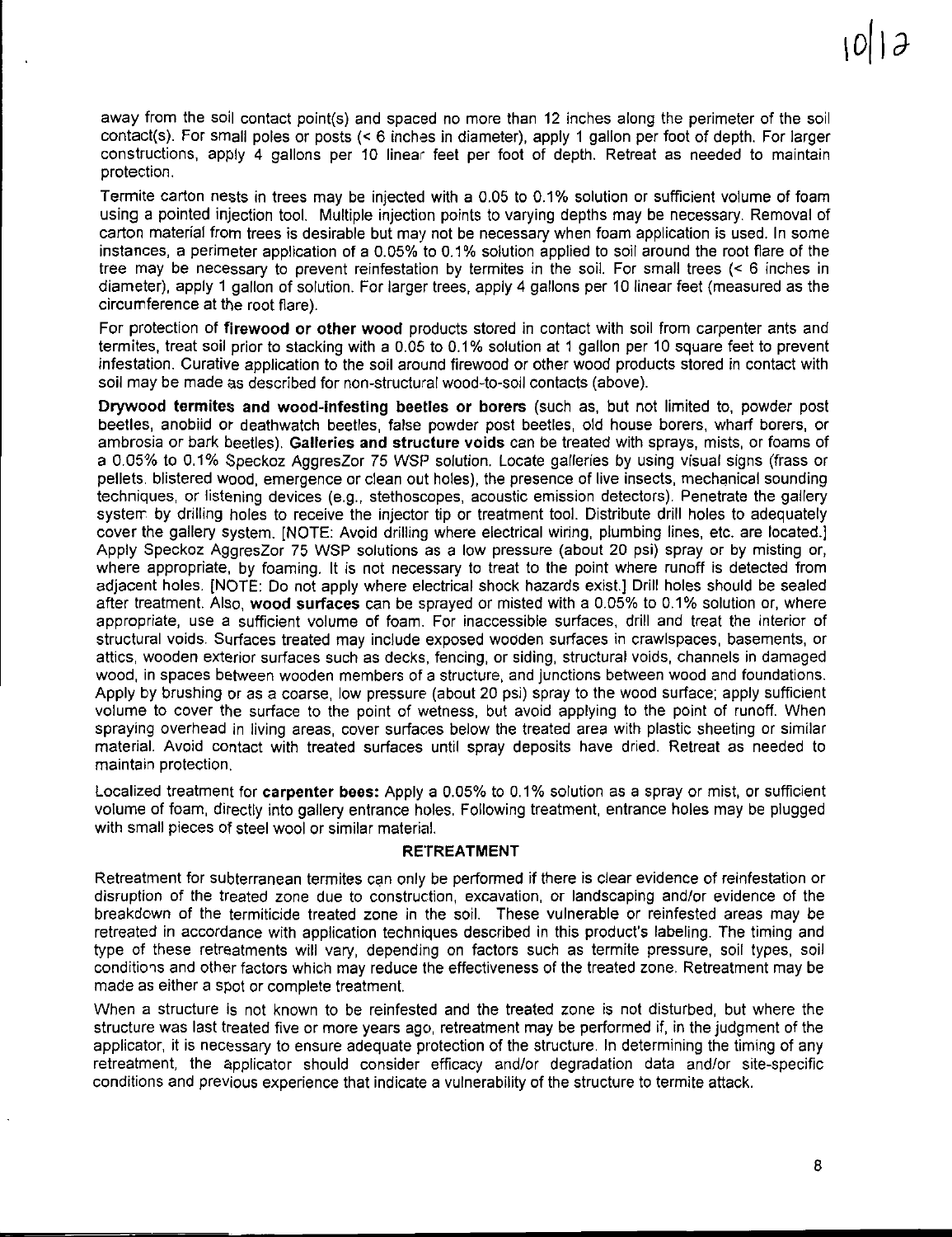Annual retreatment of the structure is prohibited unless there is clear evidence that reinfestation or treated zone disruption has occurred.

APPLICATION IN CONJUNCTION WITH BORATES OR BAITING SYSTEMS: When another registered termite control producUsystem is used as the primary treatment for prevention or control of subterranean termites and is applied to all label specified areas. Speckoz AggresZor 75 WSP may be applied as a spot application in a secondary treatment to critical areas of the structure including plumbing and utility entry sites. bath traps. Expansion joints, foundation cracks. The outside foundation wall, and areas of known or suspected activity at either a pre-construction or post-construction timing. These secondary treatments must be made applied in amounts and concentration in accordance with label directions relevant to the treatment area(s) to receive the secondary treatment.

#### PERIMETER PEST CONTROL

ANTS: For control of ants in houses and other structures, apply a 0.05 to 0.1% solution as a general surface, spot crack and crevice or wall void application. Apply to surfaces on buildings, porches, patios and other structures, around doors and windows, eaves and attic vents. Utility entry points, soffit areas and other exterior openings (including foundation cracks or drilled holes) where these pests enter the structure or where they crawl or hide. Spray into cracks and crevices. Spray, mist or foam into voids where these ants or their nests are present. Apply the volume of spray mist or foam sufficient to cover the area, but do not allow excessive dripping or run-off to occur from vertical or overhead surfaces.

Treat soil, turf or ground cover adjacent to the structure where ants are trailing or may find food or harborage. Apply to flower, shrub or ornamental plant beds adjacent to the structure where ants may find food or forage. To control ants tunneling in soil apply a 0.05% to 0.1% solution as a drench or soil injection at intervals to establish a continuous treated zone. Treat along the edge of walls, driveways or other hard surfaces where ants are tunneling beneath the surface.

Aerial Nests: If ant nests are located in tree hollows or non-structural wooden construction (e.g.; posts, fences, decks) treat the interior cavity and/or the nest site by injecting a 0.05%-0.01% solution as a spray mist, or sufficient volume of foam.

Apply in sufficient water to cover the foliage and soil area being treated. Maximum application is once per month to maintain control.

Do not allow residents or pets into the immediate area during the application or contact with treated areas until spray has dried.

#### Do not use this product against native or imported fire ants, pharaoh or harvester ants.

NOTE: Where severe pest pressures may exist and when rapid knockdown or exclusion at pest entry points is desired, supplemental treatments using Speckoz AggresZor 75 WSP with targeted applications of a pyrethroid such as TEMPO<sup>®</sup> SC ULTRA or SUSPEND<sup>®</sup> SC to doors and windows, utility entry points, and other places where these pests enter the structure. Read and follow all label directions for use of this companion product.

# STORAGE AND DISPOSAL

Do not contaminate water, food, or feed by storage or disposal.

PESTICIDE STORAGE: Store in a cool, dry place and in such a manner as to prevent cross contamination with other pesticides, fertilizers, food, and feed. Do not store below freezing (32'F). Exposure to moisture or excessive handling of water soluble packets may cause breakage. Store water soluble packets in original container and out of reach of children, preferably in a locked storage area.

Handle and open container carefully. Do not cut water soluble packets when opening. If container is leaking or material spilled for any reason or cause, carefully sweep material into a pile. Refer to PRECAUTIONARY STATEMENTS on label for hazards associated with the handling of this material. Do not wall, through spilled material. Dispose of pesticide as directed below. In spill or leak incidents, keep unauthorized people away.

PESTICIDE DISPOSAL: Wastes resulting from the use of this product may be disposed of on site (in the treatment area) or at an approved waste disposal facility.